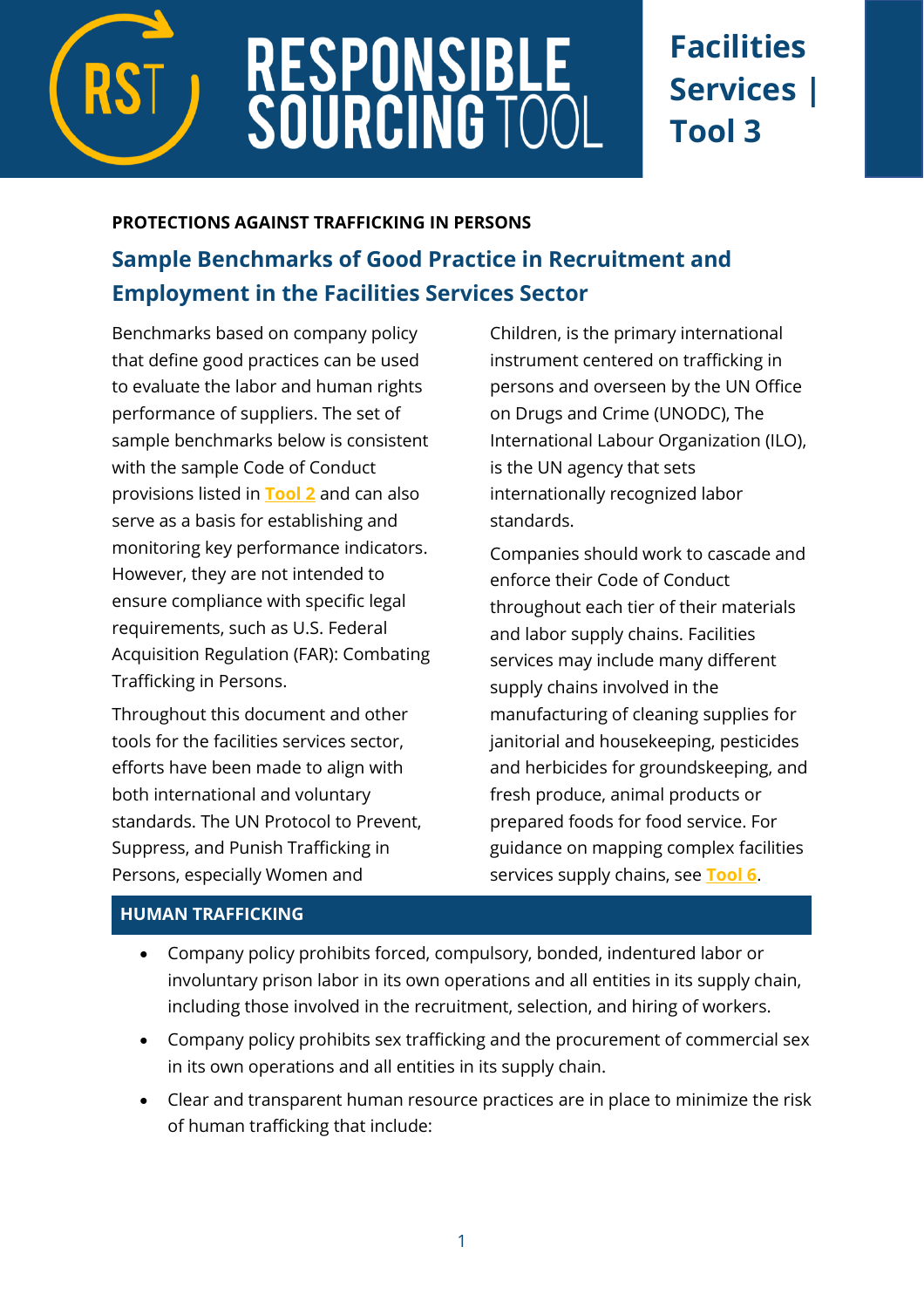

- ➢ Appropriate due diligence is performed of any recruitment and staffing agents used to select, recruit and/or transport migrant workers
- ➢ Workers are not charged recruitment or placement fees or expenses during the recruitment process or during employment
- ➢ Workers enter employment freely and employment terms and conditions are agreed to voluntarily, without deception, coercion, or threat of penalty.
- $\triangleright$  All workers are provided written employment contracts in their native language (or a language they understand) before beginning work
- ➢ Official worker identification documents, passports, travel papers or other personal documents are not held or confiscated by their employers or any other third parties
- $\triangleright$  Overtime work is strictly voluntary
- ➢ Workers are free to terminate their employment without penalty upon giving reasonable notice (not to exceed 30 days) except in the case of severe labor or human rights abuse
- The company and its suppliers comply with all relevant local laws and regulations, including those concerning the prohibition of human trafficking in each jurisdiction in which they operate.

#### **CHILD LABOR**

- Company policy prohibits child labor in its own operations and all entities in its supply chain, including those involved in the recruitment, selection, and hiring of workers.
- In compliance with ILO Convention 138, no one under the age of 15 (or under the age for completion of compulsory education, whichever is higher) is employed.
- Workers' ages are verified through checking standard age verification documents, when available, or through alternate documents such as local school records or attestations from community leaders.
- No person under 18 is employed to work in hazardous conditions, to work at night, or to work overtime.
- Procedures are in place to remediate the discovery of child labor including: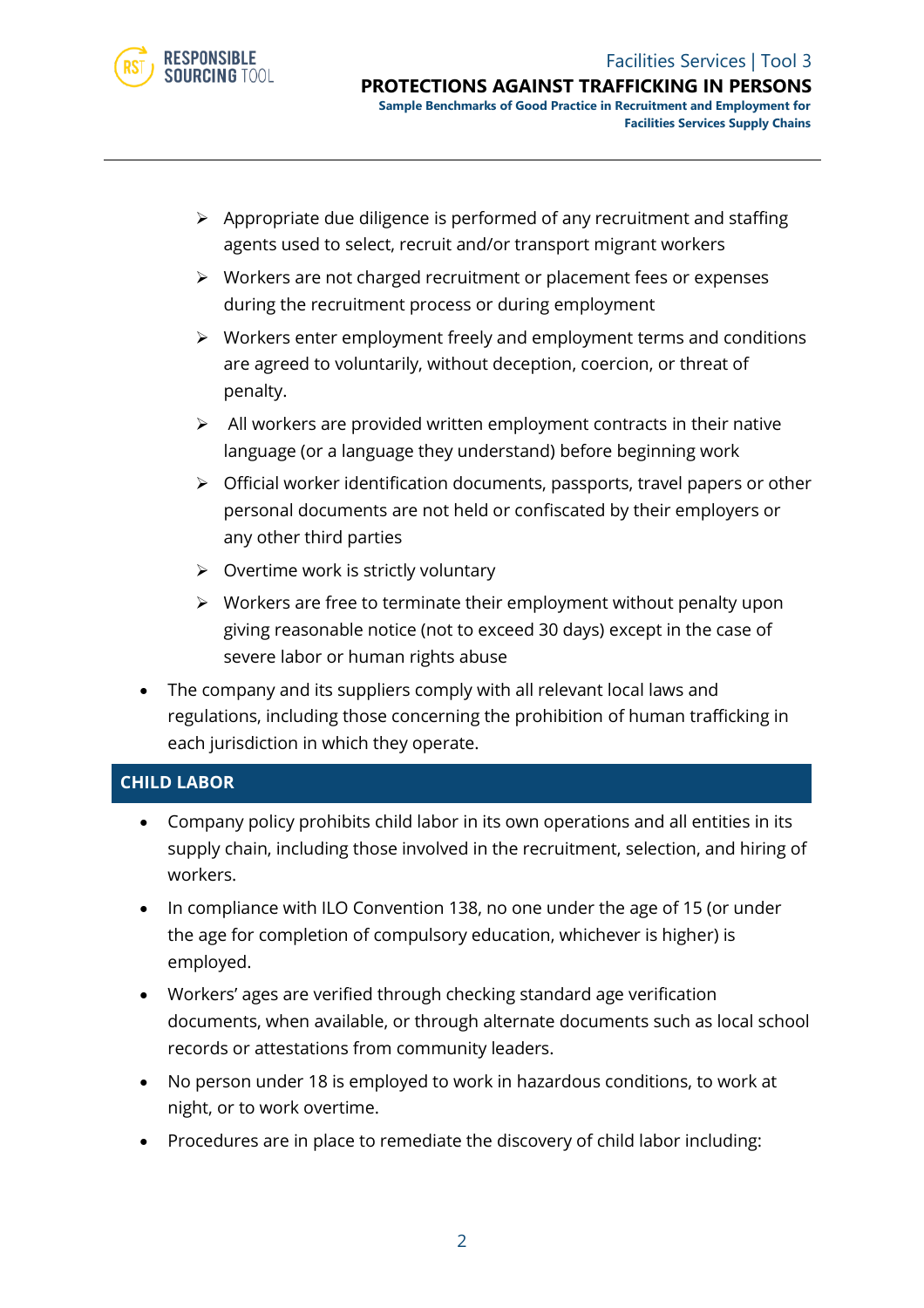

- $\triangleright$  Removal of the child from the workplace to their home or other safe location
- $\triangleright$  Support for child workers to complete their education
- ➢ Continuing to pay their wages until they reach legal working age or hire an adult family member in their place

#### **Child Labor and Trafficking in Persons Risk**

Child labor is not synonymous with trafficking in persons, but the drivers for both may be similar, including the demand for cheap, exploitable, unskilled labor, poverty, unequal access to education, and exclusionary social attitudes based on caste, gender, immigration status, or ethnicity. Child labor and the worst forms of child labor are widespread in informal economic sectors, including facilities services.

The risk of child labor is closely tied to the economic wellbeing of parents. In some countries, children working in services may be unpaid family members working in small family-owned businesses or they may work alongside their parents or independently in paid positions in housekeeping and janitorial firms.

#### **RECRUITMENT FEES AND EXPENSES**

- The company has a written policy that workers shall not pay any amount to secure a job with the company or with a supplier.
- Job advertisements from the company and its suppliers include the statement that no fees shall be charged at any phase in the recruitment and hiring process.
- The employer covers all recruitment and processing fees, costs, and expenses, including recruitment agent service fees and those associated with securing identity cards, medical certificates and examinations, skills testing, and travel from the workers' home to the location of employment.
- The employer and/or its recruitment agent(s) has mechanisms to continuously monitor and ensure that workers are not charged any amount to secure a job.
- The company only engages recruiters, agents, and sub-agents who do not charge fees or expenses to jobseekers.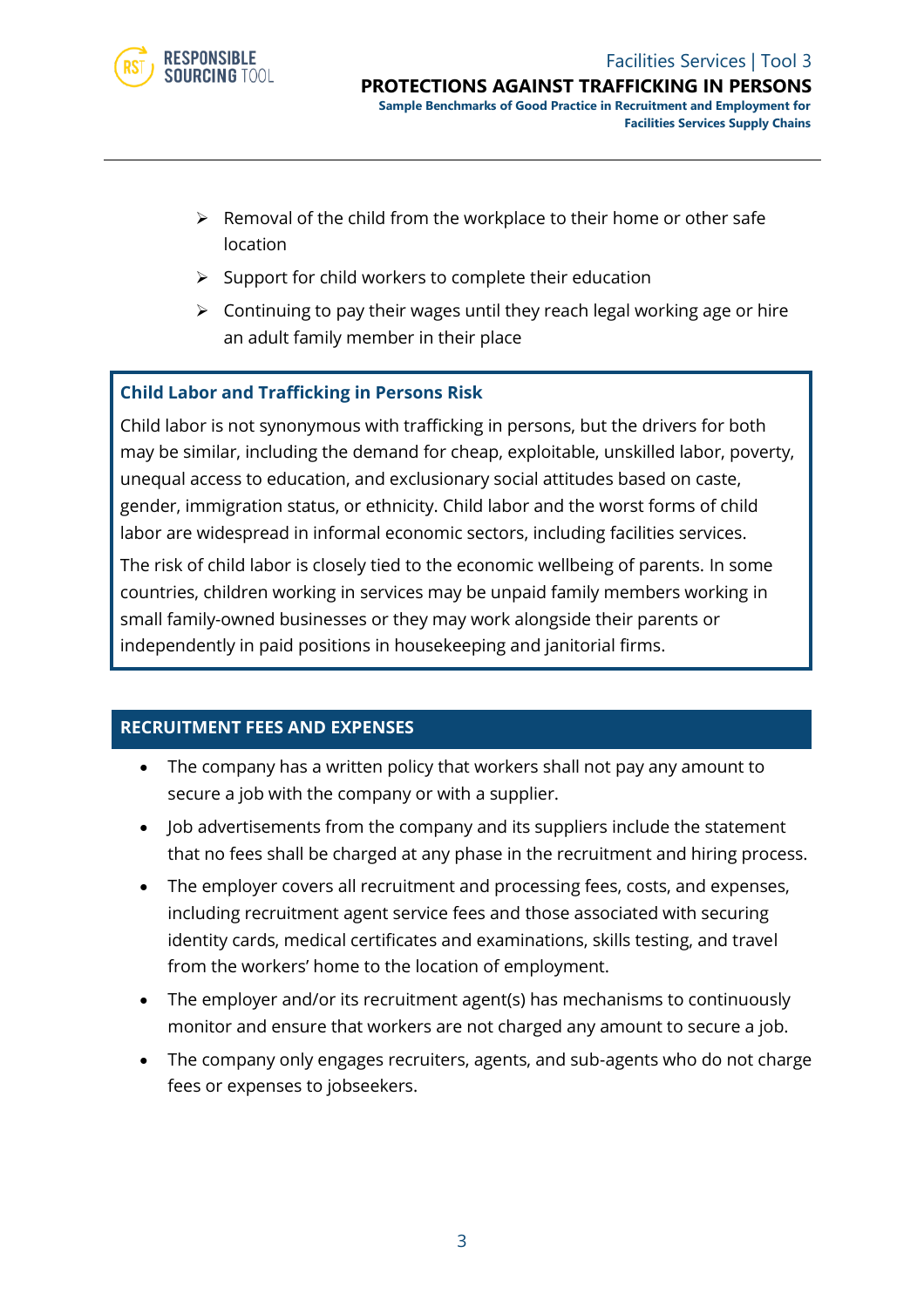

- The company, or agents acting on its behalf, has means of informing jobseekers at the point of recruitment that workers do not pay fees or costs for any services directly related to obtaining employment.
- Workers found to have been charged fees are promptly repaid.
- Contracts with recruiters found to have charged fees are suspended until it can be verified that they have changed their practices to prohibit recruitment fees.

#### **Fees and Trafficking in Persons Risk**

Fees are often charged to workers at a variety of points in the recruitment, hiring, and employment process, and frequently charged in the form of cash or deducted from wages. The different types of fees regularly charged to workers by third parties, such as labor brokers, are listed below:

- Fees covering passport/identity documentation or visas (as well as any secondary costs associated with procuring documentation such as for security clearance, birth certificates, or document replacement).
- Transportation and lodging costs between workers' home and worksite.
- Costs of orientation and/or training either pre-departure or at worksite.
- Costs of medical examination.
- Deposit or bond required by intermediary or employer.
- Costs associated with paying workers' salary, such as bank fees.
- Fees for mandatory daily transport to a worksite provided by employer or intermediary.
- Costs of work-related equipment, tools and apparel.

The Federal Acquisition Regulations prohibits all recruitment fees. For a comprehensive list of types of fees that workers may encounter, see: [http://responsiblerecruitmenttoolkit.org/wp-content/uploads/Eliminating-](http://responsiblerecruitmenttoolkit.org/wp-content/uploads/Eliminating-Recruitment-and-Employment-Fees-Charged-to-Workers-in-Supply-Chains.pdf)[Recruitment-and-Employment-Fees-Charged-to-Workers-in-Supply-Chains.pdf](http://responsiblerecruitmenttoolkit.org/wp-content/uploads/Eliminating-Recruitment-and-Employment-Fees-Charged-to-Workers-in-Supply-Chains.pdf)

#### **HEALTH, SAFETY, AND WELLBEING**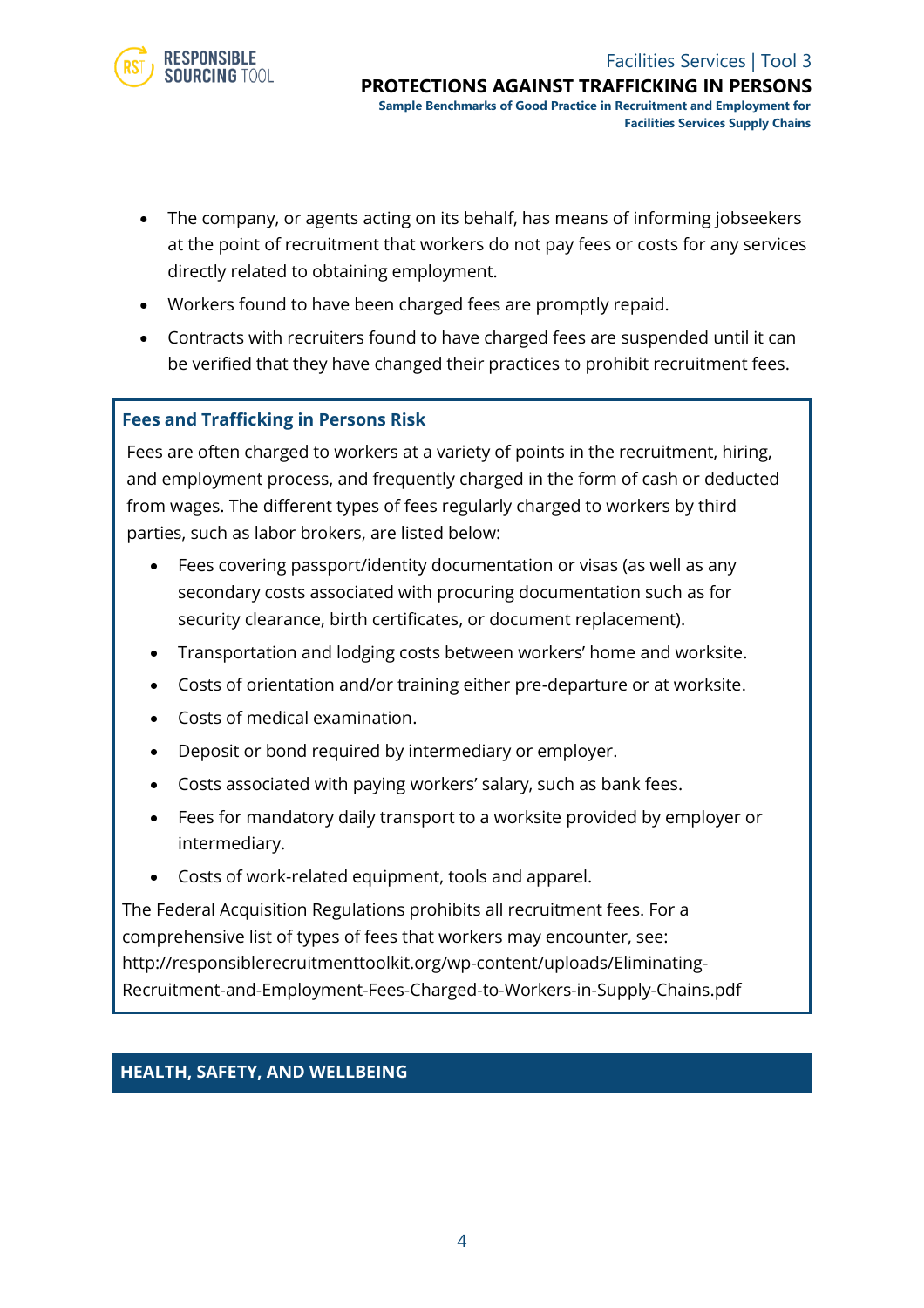

- Employers provide workers with safe and hygienic working and living environments in accordance with prevailing industry standards, paying special attention to prevention of accidents and incidents.
- As the workers for facilities services companies in many cases work at locations operated by their employer's clients, employers must have processes in place to coordinate with their clients to identify, evaluate and control the health and safety hazards which are the responsibility of the client to control.
- Employers conduct workplace health and safety risk assessments to identify and evaluate hazards and establish corresponding controls. (For an example of such an analysis for factory maintenance work, see the UK Health and Safety Executive's "Example risk assessment for maintenance work in a factory." [https://www.hse.gov.uk/simple-health-safety/risk/factory.pdf\)](https://www.hse.gov.uk/simple-health-safety/risk/factory.pdf)
- The employer provides workers with information about and instruction on the health and safety hazards of the operation, their jobs, and any precautions needed to prevent injury and illness in a language each worker understands.
- The employer provides workers with appropriate and fully functional personal protective equipment, at no cost to the worker, as well as instruction on how to properly wear and use it.
- All activities, machinery, equipment, chemicals, tools, and processes used are safe and comply with national safety and health standards.
- Workers participate in the development and review of health and safety measures, and where national law allows, select representatives for health and safety committees.
- Chemicals used and handled in custodial, maintenance and groundskeeping work comply with national health and safety standards.
- Workers who prepare, handle, use and/or apply chemicals are provided adequate information to protect themselves.
- Workers have unrestricted access to clean, potable drinking water and to toilet facilities at all times within a reasonable distance from where they are working.
- In hot climates, or when there is a high heat index, groundskeeping and security workers have access to shaded areas to rest.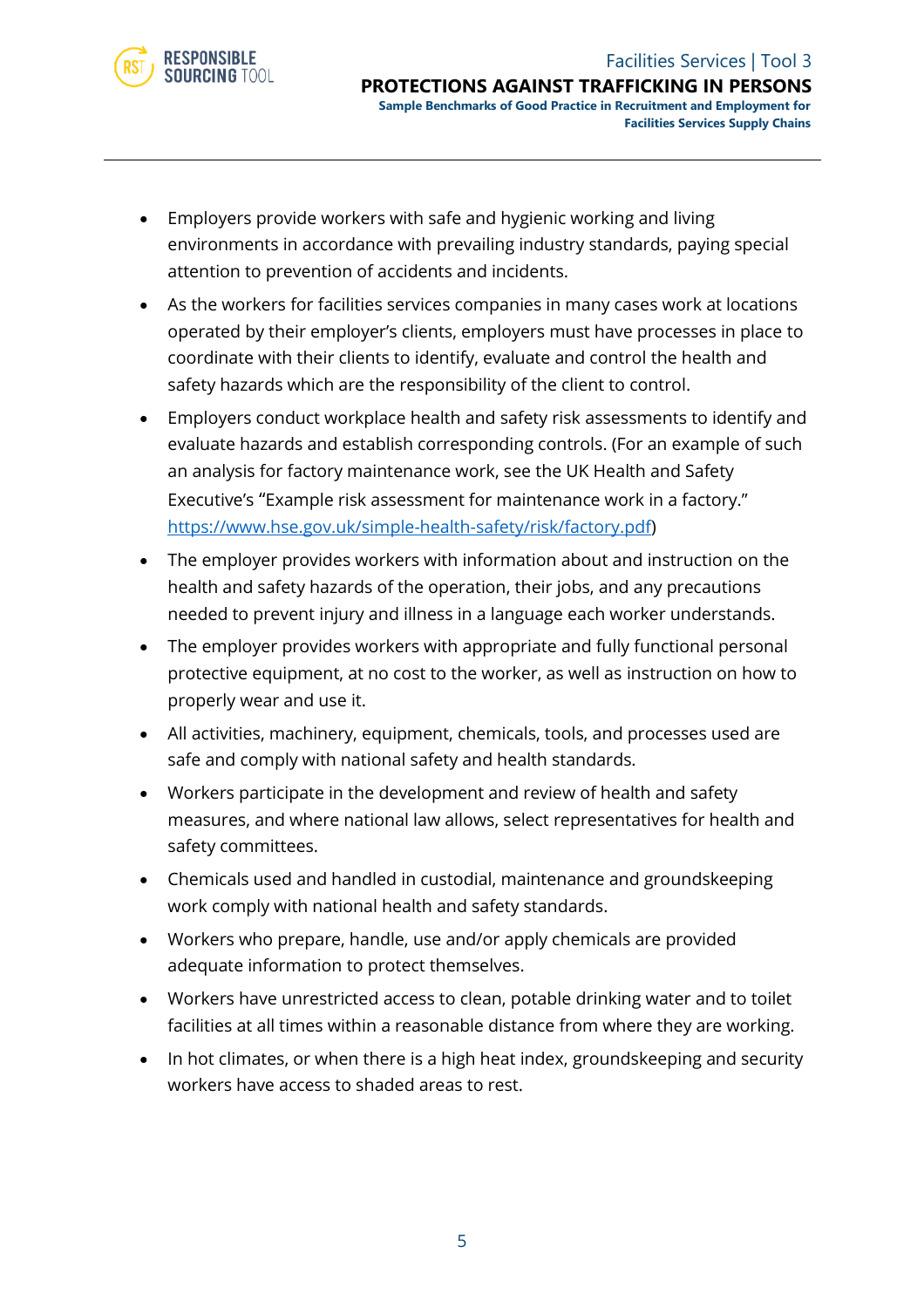

• Workers have the right to remove themselves from workplace activities in which they believe there is an imminent and serious risk to health and safety, without fear of retaliation for any such action.

#### **Hazardous Work and Trafficking in Persons Risk**

Facilities services workers face a wide range of health and safety risks. The ILO recognizes agricultural work as a particularly hazardous. Groundskeeping staff can be exposed to herbicides and pesticides (which can lead to skin rashes, forms of cancer, reproductive complications, and neurological disorders), respiratory diseases, noise-induced hearing loss, and injuries from repetitive motion stress and heavy lifting. When workers experience prolonged exposure to heat or work outdoors in hot climates (such as in groundskeeping and site security), it is imperative that they are provided access to shade, periodic breaks in the shade, or a cool rest area, and adequate drinking water.

#### **CONTRACTS OF EMPLOYMENT**

- The employer informs all job candidates of the terms and conditions of employment in their native language or a language they understand and has a means to verify that the terms are clearly understood.
- Employment contracts clearly specify the rights and responsibilities of workers regarding wages, benefits, hours of work, including regular hours and overtime requirements, days off and annual leave, location of the work, living conditions, housing arrangements, work related hazards, and disciplinary and other procedures that can lead to termination, as well as appeal procedures and grievance mechanisms consistent with applicable law.
- The details of working conditions described at the point of recruitment are consistent with the details contained in the employment contract at the time of hiring, and with actual job conditions and responsibilities.
- Successful candidates are provided a signed copy of their employment contract written in their native language or a language they understand.
- Company procedures ensure there is no substitution of original contract provisions with those that are less favorable to the workers. Any amendments made to improve conditions are made with the knowledge and the informed, written consent of the worker.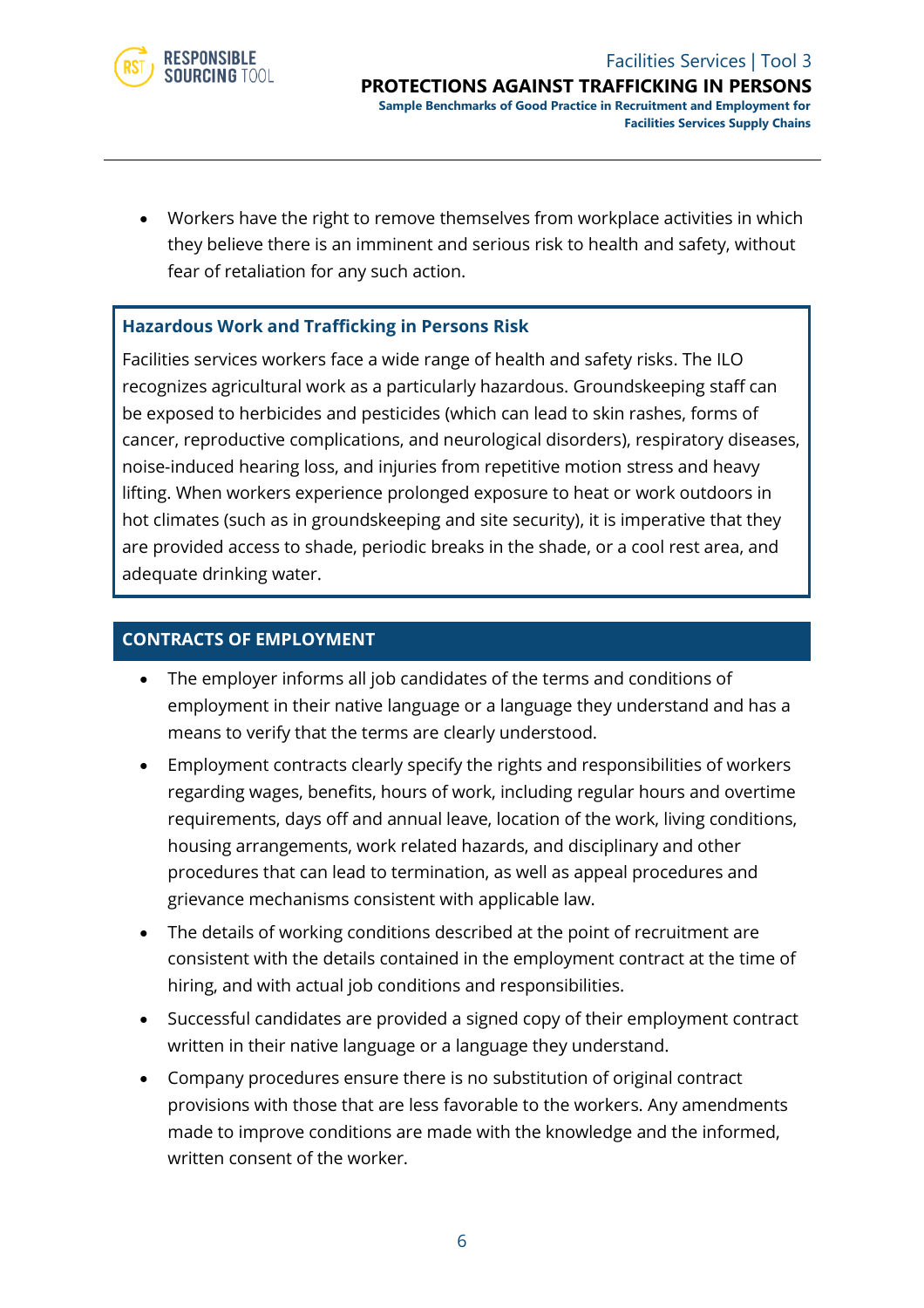

- Changes to working conditions are made with the knowledge and consent of the workers. Consent is obtained voluntarily and without the threat of penalty. No changes are made that in any way diminish the workers' originally anticipated wages, benefits, or other conditions of work; place the workers in a position of physical or mental risk or peril or result in any other form of disadvantage or vulnerability.
- Employment contracts clearly specify the circumstances in which workers can terminate their contract without penalty, given reasonable notice (not to exceed 30 days or as specified by law, whichever is shortest).
- The notice period is waived in situations where the worker has suffered harassment or abuse, other severe labor rights abuses, or is a victim of trafficking in persons. In such cases the employer shall also be responsible for paying the cost of return transportation for the affected worker.

#### **DOCUMENT RETENTION**

- Applicants' or workers' identity or immigration documents, including passports, residency, or work permits, or other personal documents, such as bank books or automatic teller machine (ATM) cards, are not destroyed, concealed, confiscated, or otherwise denied access by the workers, for any reason.
- In the event that personal documents are held by the employer or labor agent due to legal requirements, such as for renewal of visas and work permits, these are immediately returned to the workers upon demand and without any preconditions. In such circumstances, the employer or labor agent:
	- $\triangleright$  provides workers with an identical copy of personal documentation when not in their possession
	- $\triangleright$  develops written policies and procedures to prevent abuse
	- ➢ nominates a responsible person to ensure workers have unhindered access to their documents upon demand
	- $\triangleright$  notifies workers of these procedures
- There are no burdensome prerequisites for accessing workers' passport or other personal documents, such as written requests, monetary deposits or waiting periods.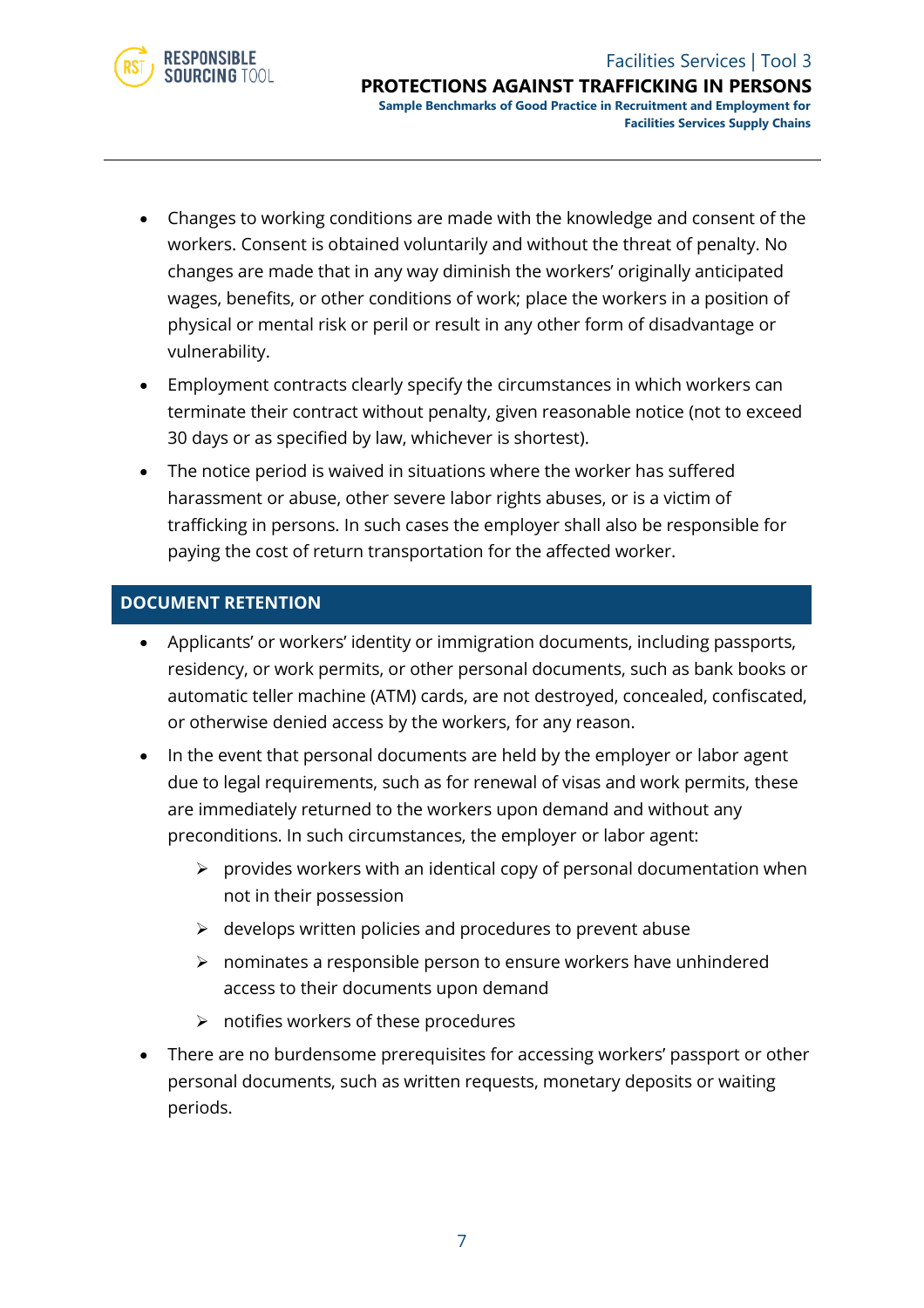

- Workers are provided, at no cost, individual, locked, secure storage space for personal documents and valuables at both their employer-provided accommodation and workplace.
- Where either worker housing or the workplace does not allow each worker to have their own secure place to store or safeguard personal documents, such as when janitorial workers travel to different workplaces each day, there is a process to collectively safeguard workers' personal documents and provide them to workers immediately upon request. This service is clearly explained in workers' contracts and agreed upon by workers in advance of employment.

#### **Absence of Legal Documentation**

Some migrant workers in facilities services may not have legal documentation. Regardless of documentation status, if an individual is working, they should be treated ethically and fairly. ILO Convention 143 concerning Migrations in Abusive Conditions and the Promotion of Equality of Opportunity and Treatment of Migrant Workers states that workers with irregular status who cannot be regularized shall "enjoy equality of treatment…in respect of rights arising out of past employment as regards remuneration, social security and other benefits." In the United States, undocumented workers are subject to the same hour and wage laws as documented workers.<sup>ii</sup> Depending on the national context, there may be workers' centers available that maintain contact with employers and are able to clearly explain the terms and conditions to potential workers.

#### **BONDS and DEPOSITS**

- Workers are not required to post a bond at the time of recruitment or at any other time during the employment relationship.
- The employer does not collect monetary deposits or security payments.
- The employer, or labor agent, does not withhold portions of workers' pay unless it is legally required.
- In those cases where workers have opted to participate in voluntary savings schemes facilitated by their employer, such workers have full access to and control over their savings accounts.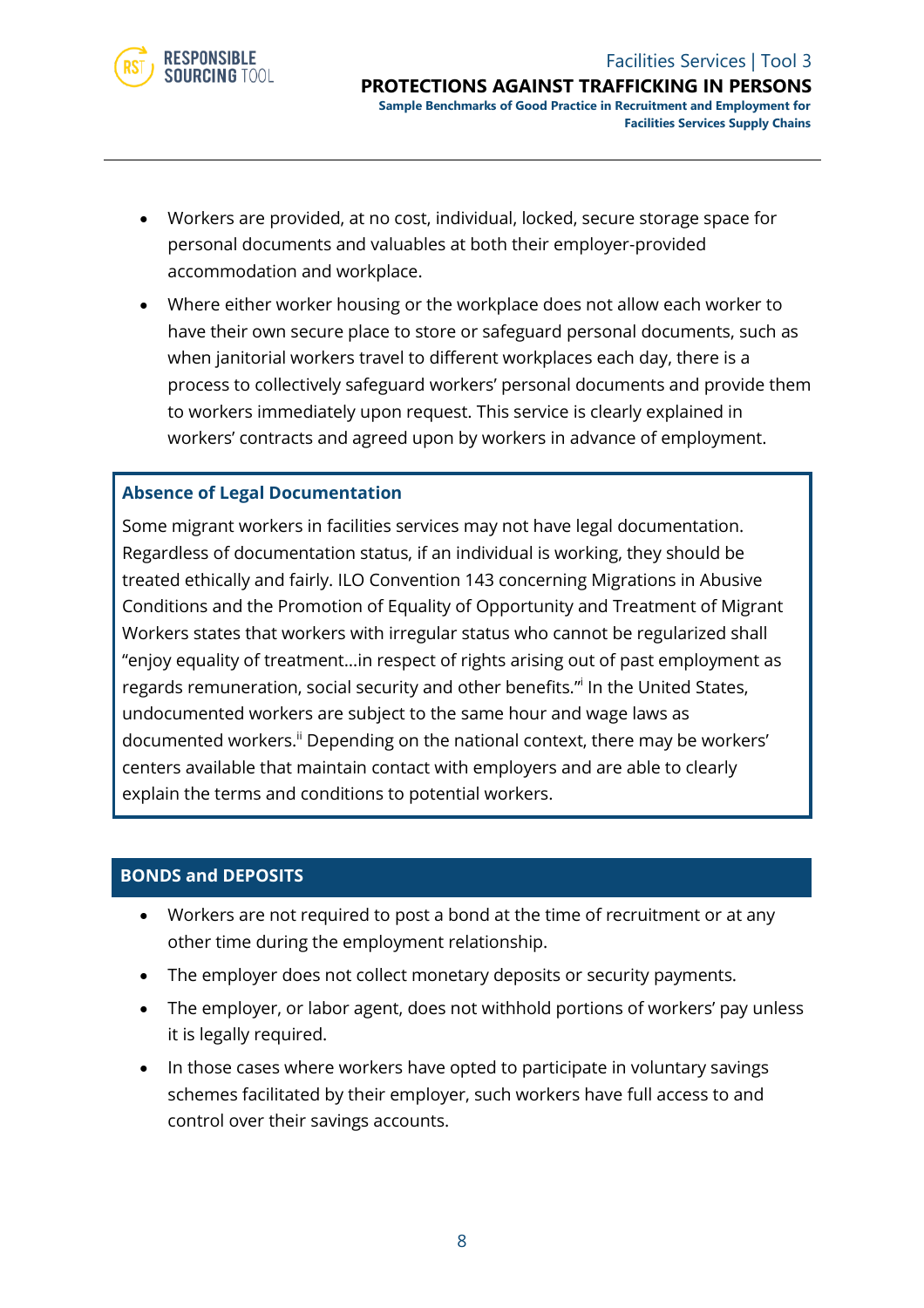

#### Facilities Services | Tool 3 **PROTECTIONS AGAINST TRAFFICKING IN PERSONS**

**Sample Benchmarks of Good Practice in Recruitment and Employment for Facilities Services Supply Chains**

#### **HUMANE TREATMENT**

- The employer's does not impose work or wage deductions, or reductions in benefits as a means to discipline workers.
- The employer, or labor agent, strictly prohibits the use or threat of physical or sexual violence, harassment and intimidation, and senior management has formally expressed commitment to this policy.
- The employer monitors and ensures company-wide compliance with this policy.
- There is no evidence of complaints, grievances, or actions taken against the employer, its managers or supervisors, or its suppliers and agents, with respect to violence, intimidation, or harassment in the workplace. In cases where a complaint or grievance has been raised, evidence shows that swift and transparent action was taken to address it.

#### **WORKPLACE EQUALITY**

- All workers, regardless of their national origin, ethnicity, race, gender, or legal status, are treated equally in the workplace.
- Migrant workers are treated no less favorably than country nationals with respect to:
	- ➢ Remuneration, hours of work, overtime arrangements, and holidays with pay
	- $\triangleright$  Access to training
	- $\triangleright$  Eligibility for promotion and wage increases
	- ➢ Membership in labor unions or other worker organizations
	- ➢ Accommodation
	- ➢ Benefits and social insurance, including social security, maternity and sick leave, disability and employment injury insurance
- The employer, or labor agent, does not abuse the vulnerability of migrant workers, including the threat of denunciation to authorities as a means of coercion.

#### **WAGES AND BENEFITS**

• Workers are free to dispose of their wages as they choose.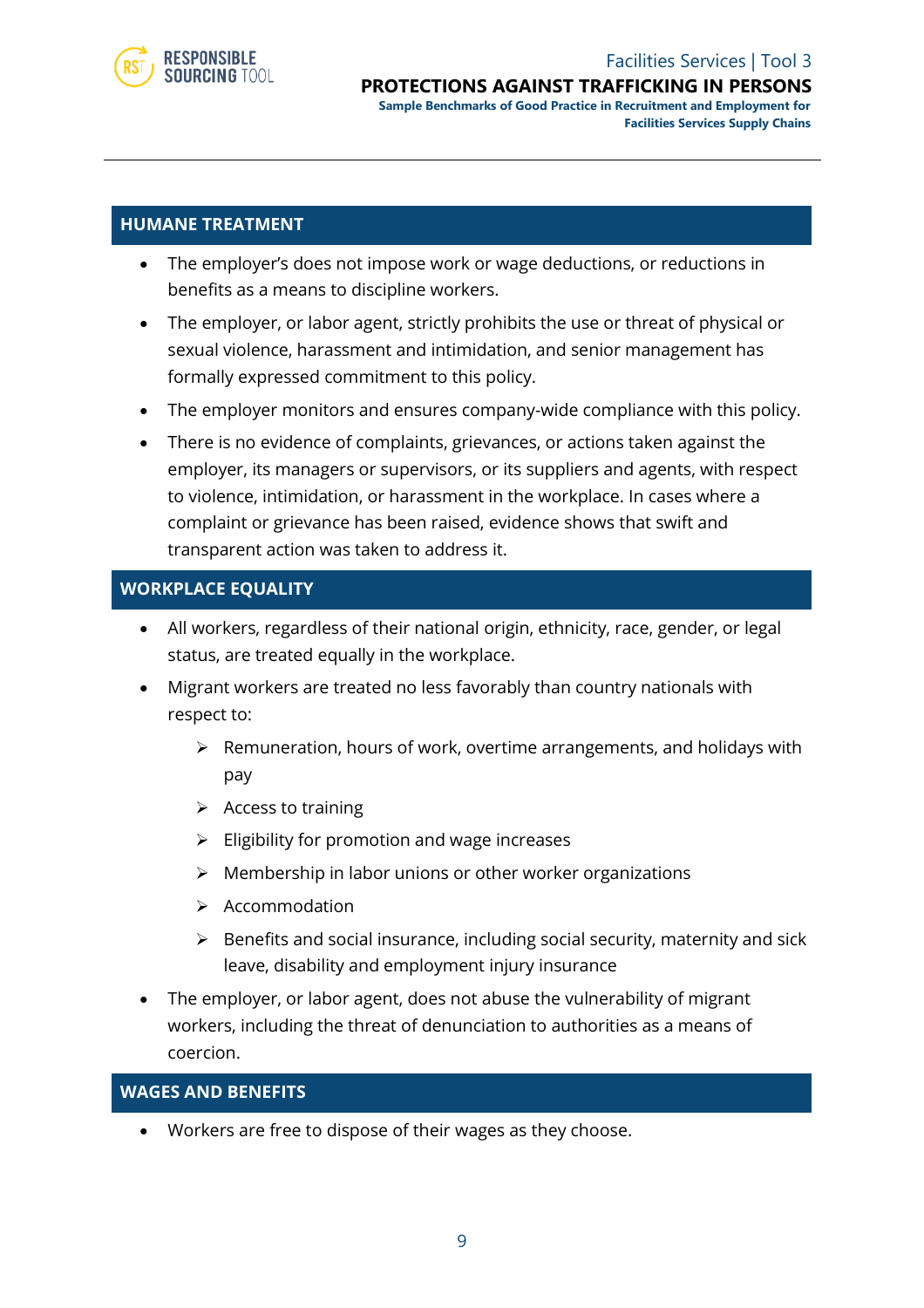

- Wages specified in employment contracts meet legal minimum wage. In the absence of a legal minimum wage, wages are at least the industry prevailing wage for similar work in the immediate area in the country of employment, and wage calculations are equitable and objective.
- Wage payments are not deferred, delayed, or withheld as a means of binding workers to employment.
- Wage rates and payments are calculated with full transparency.
- The calculation and payment of wages, including legal wage deductions, are clearly explained to and understood by all workers.
- No unlawful or unauthorized deductions are made from workers' wages. Any deductions from wages are clearly described in the employment contract and undertaken with written worker consent.
- Wage deductions levied for tardiness or absence are not excessive and do not exceed the time missed on the job, (for example 10 minutes of pay for 10 minutes tardiness.)
- Wage advances or loans provided to workers, along with related interest rates, comply with the law, at a minimum. Additionally:
	- ➢ Loan payments do not exceed 10 percent of a worker's monthly wage, such that loans can be repaid in a reasonable amount of time not exceeding six months
	- ➢ The calculation of interest rates for loans and advances, and wage deductions made for their repayment are made with complete transparency to the workers
	- ➢ Interest rates do not exceed the local prevailing local market bank rates
	- $\triangleright$  The terms of wage advances and their repayment are agreed to by both parties in advance and in written form
- Jobseekers, applicants, or workers are not required to participate in any form of forced or mandatory savings in order to recoup costs associated with recruitment or other services.
- If workers pay for employer-provided or -arranged housing and food, such charges:
	- $\triangleright$  Do not exceed market rates or the rate paid by local workers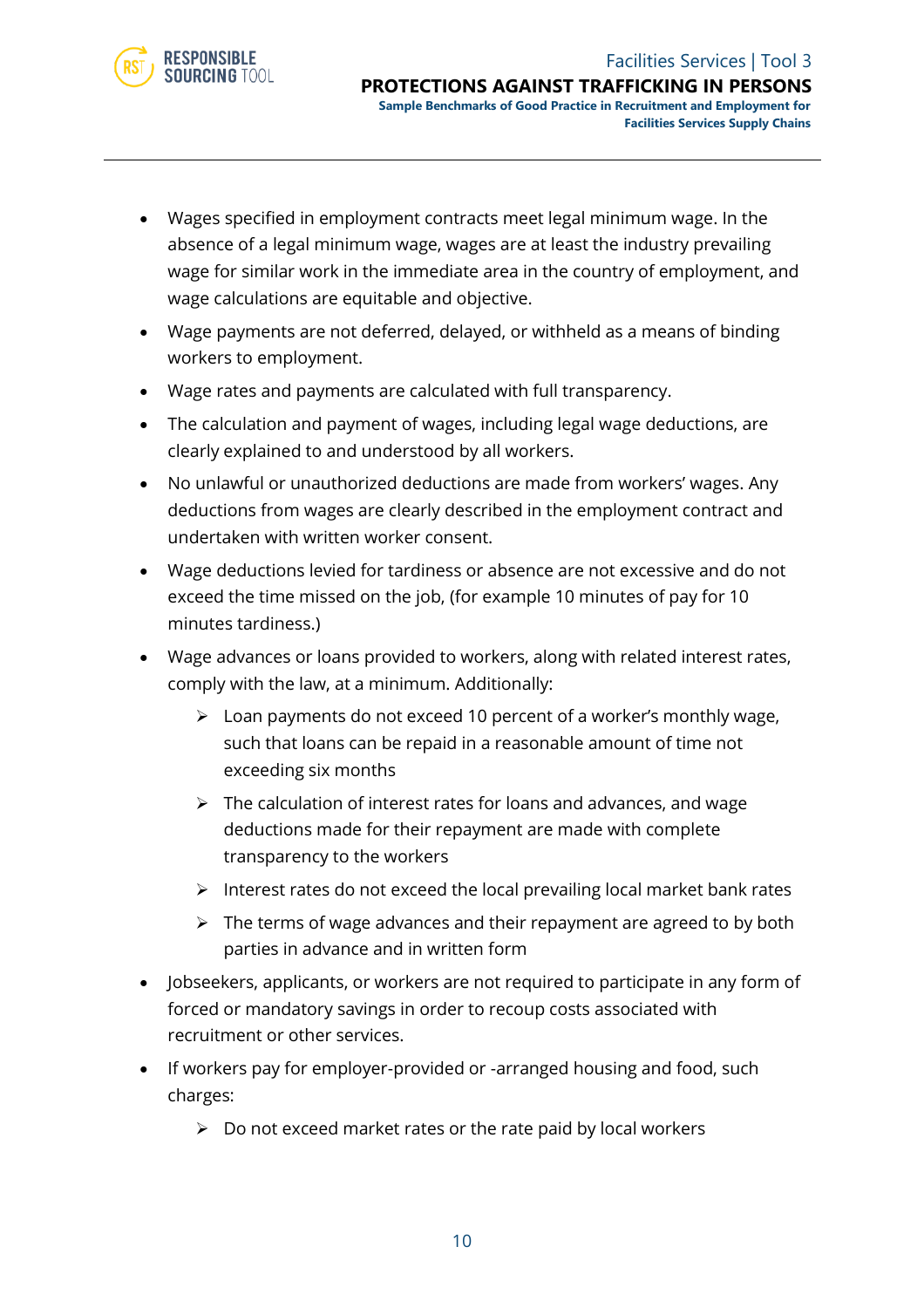

- ➢ Do not aid companies or subcontractors in earning a profit at workers' expense and
- $\triangleright$  Are not part of efforts to reclaim placement fees or other fees paid by employers for recruiting workers

#### **WORKING HOURS**

- Workers are not forced to work more than the number of hours allowed by national law, or, where the law is silent, working hours do not exceed eight per day and 48 per week, and total working hours including overtime does not exceed 60 in a week.
- The employer conducts continuous monitoring of hours worked to identify workers at risk of exceeding the limit.
- The employer conducts manpower planning to ensure adequate capacity to meet service hour needs.
- All overtime work is purely voluntary, unless specifically stated otherwise in a legally recognized collective bargaining agreement.
- Workers track their own working hours using an electronic or other objective, verifiable timekeeping system.
- Workers are free to refuse overtime work without threat or fear of punishment or reprisal.
- For those that agree to work overtime, a system is in place to obtain their written consent at the time of the request.
- In cases where remuneration is based on productivity targets such as piece rate systems or quotas, workers are not forced to work more overtime hours than allowed by national law in order to achieve their production quota or to meet minimum wage.
- Workers should receive at least 24 consecutive hours of rest in every seven-day period.

#### **Overtime and Quotas**

Workers should be properly compensated for the hours they work, and the wage or piecework rate for "overtime" work should be agreed upon in advance of employment.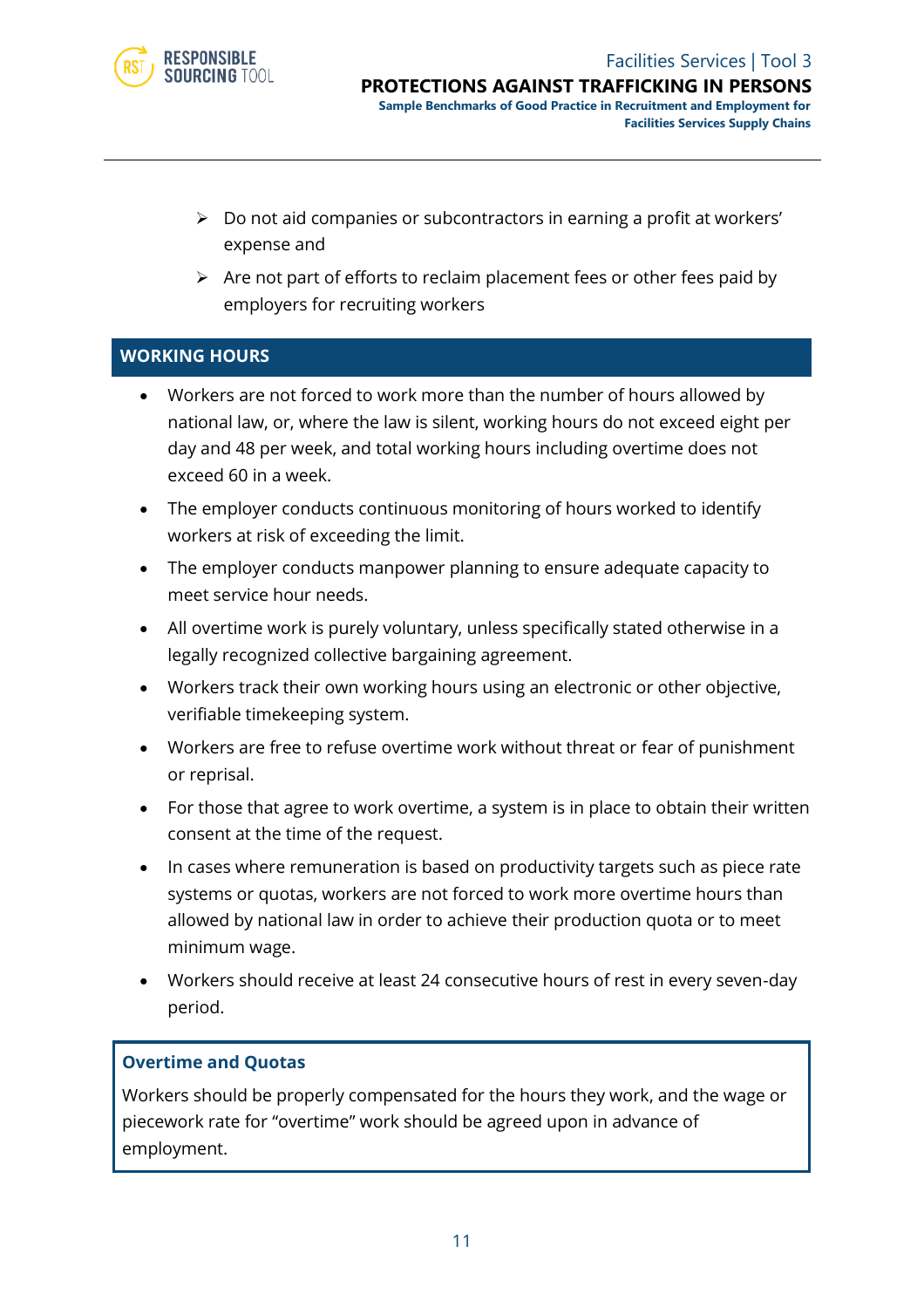

**PROTECTIONS AGAINST TRAFFICKING IN PERSONS Sample Benchmarks of Good Practice in Recruitment and Employment for**

**Facilities Services Supply Chains**

It is important to note, however, that if workers are compensated according to the fulfilment of quotas, when those quotas are unrealistic workers may be compelled to work overtime, sometimes in excess of legal working hours, in order to meet those quotas. For example, office cleaners may get paid based on the amount of time their employer has determined it takes to clean an office or work area. If it takes longer than the predetermined time, the cleaners may need to work longer hours to finish their work. Workers who receive a bonus if they exceed their quotas may also be motivated to work beyond maximum working hours each week.

#### **FREEDOM OF MOVEMENT**

- Workers enjoy reasonable freedom of movement within their work and living environments. Any legitimate constraints on such movement (for example, for valid personal safety or security concerns) are specified and agreed prior to the signing of the employment contract.
- Workers have unrestricted access to basic necessities (drinking water, toilets) during both work and non-work hours.
- The presence of security personnel or other security measures in the workplace or employer- or recruiter-provided or arranged residences are not used as a means to restrict worker freedom of movement.
- Workers' freedom of movement or personal freedom is not restricted in any other way, including confiscation of personal documents, levying of financial penalties or security deposits, or use of deception in wage payment and deductions.
- Workers are not required to live in employer- or recruiter-operated residences as a condition of employment, unless required by law.
- Migrant workers are free to return to their home country during leave, without any penalty or threat of termination.

#### **GRIEVANCE PROCEDURES**

- Employer and recruiter practice demonstrates a functioning and effective grievance procedure that aligns with Principle 31 of the UN Guiding Principles on Business and Human Rights.
- Grievance mechanisms are available in the languages workers understand.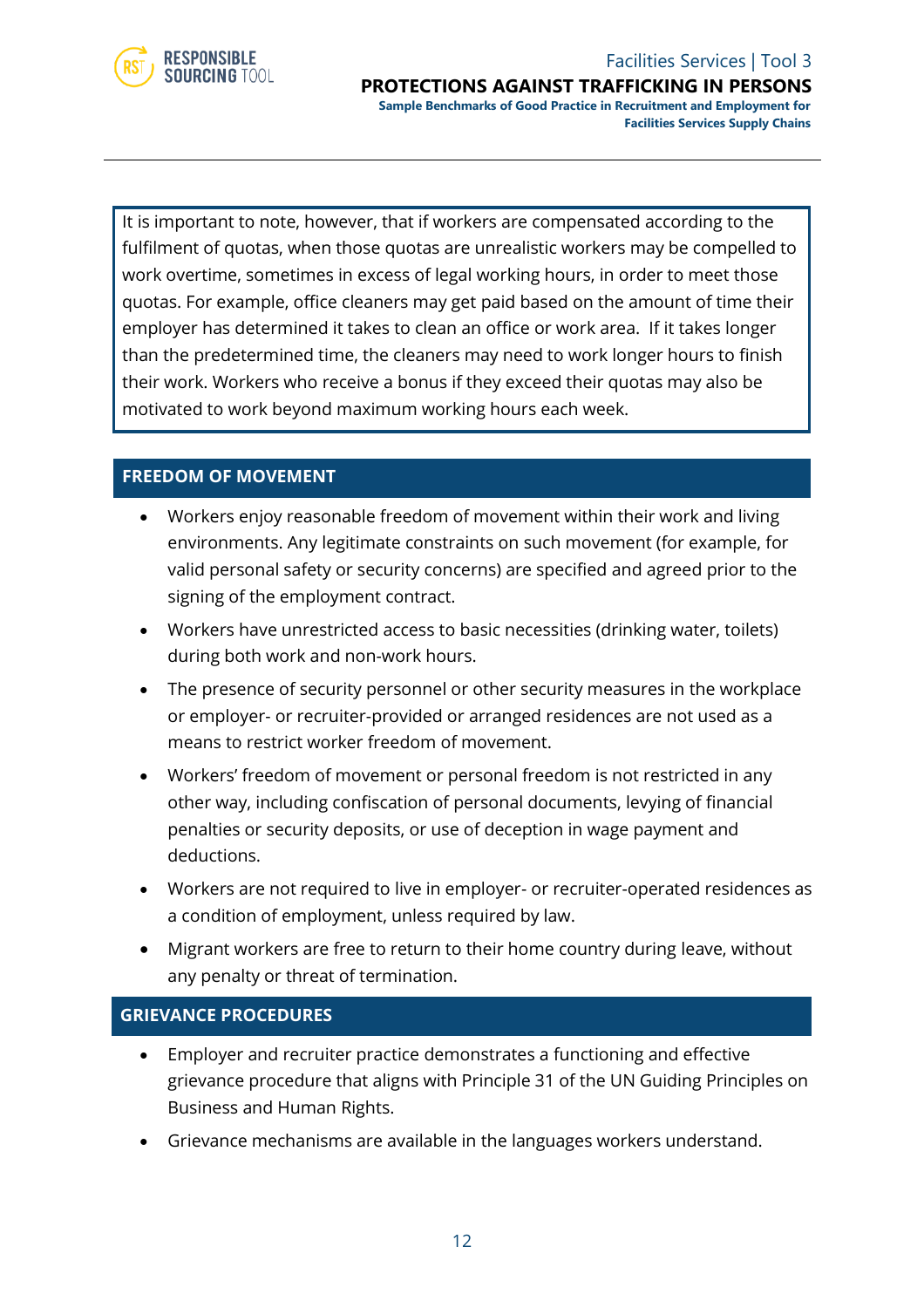

- Workers know how to use the available mechanism(s) and feel safe and free from potential retaliation if doing so.
- Where grievances are raised, effective and appropriate procedures are in place to ensure a rapid and mutually agreed settlement.
- Resolution of workplace grievances are regularly reported back to all workers.
- Results of worker surveys and interviews confirm that workers both understand the means available to them to report grievances and that they trust the process to fairly address their issues.
- Staff involved in managing worker grievance mechanisms and managing worker participation mechanisms are properly trained and have clearly defined and documented responsibilities.
- An effective appeals process is in place to impartially evaluate any disputed grievance resolution.

#### **Worker Communication and Grievance Mechanisms**

All workers, especially workers with higher levels of vulnerability such as migrant workers and workers in unskilled and temporary jobs, should be able to communicate grievances and seek resolution. Strong grievance mechanisms promote understanding and active participation and allow potential problems to be identified and resolved. Grievance mechanisms can take different forms, but any mechanism should fit benchmarks for robust grievance systems as defined by Principles 31 of the UN Guiding Principles on Business and Human Rights." Under this principle, effective grievance mechanisms should be:

- "Legitimate: enabling trust from the stakeholder groups for whose use they are intended, and being accountable for the fair conduct of grievance processes;
- Accessible: being known to all stakeholder groups for whose use they are intended, and providing adequate assistance for those who may face particular barriers to access;
- Predictable: providing a clear and known procedure with an indicative time frame for each stage, and clarity on the types of process and outcome available and means of monitoring implementation;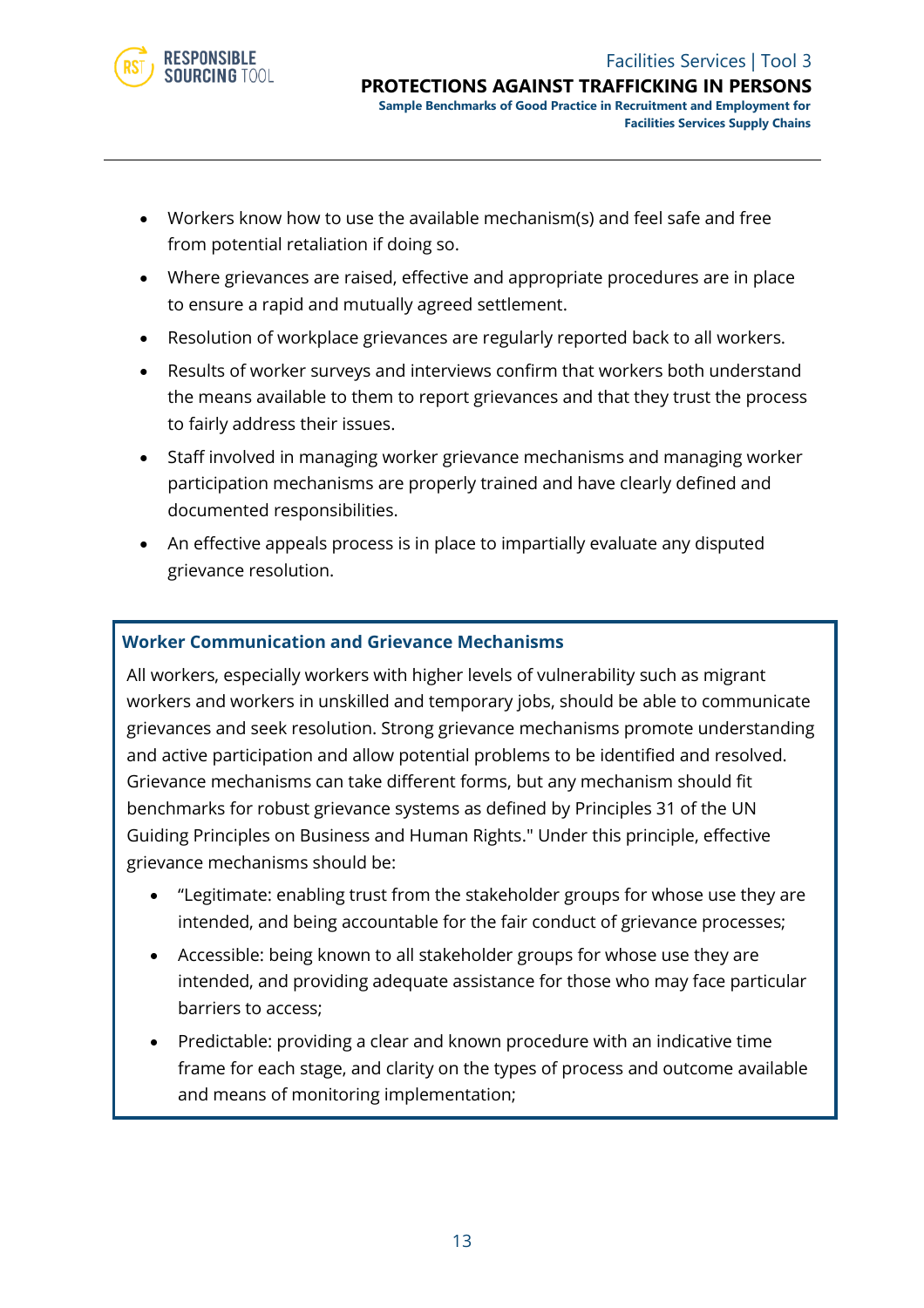

- Equitable: seeking to ensure that aggrieved parties have reasonable access to sources of information, advice and expertise necessary to engage in a grievance process on fair, informed and respectful terms;
- Transparent: keeping parties to a grievance informed about its progress, and providing sufficient information about the mechanism's performance to build confidence in its effectiveness and meet any public interest at stake;
- Rights-compatible: ensuring that outcomes and remedies accord with internationally recognized human rights; and
- A source of continuous learning: drawing on relevant measures to identify lessons for improving the mechanism and preventing future grievances and harms."
- Based on engagement and dialogue: consulting the stakeholder groups for whose use they are intended on their design and performance, and focusing on dialogue as the means to address and resolve grievances.

Effective grievance mechanisms should have established, easy to understand procedures; ensure confidentiality; allow workers to confidentially report grievances against bosses or supervisors without fear of retaliation or reprisal of any kind; and include a system that provides workers with access to additional social support if needed.

For additional guidance on creating grievance mechanisms, see **[Tool 11](https://www.responsiblesourcingtool.org/uploads/48/RST-Food-and-Bev-Tool-08-Worker-Empowerment.pdf)**.

#### **PRIVATE EMPLOYMENT AGENCIES AND LABOR RECRUITERS**

- The employer hires workers directly whenever possible.
- When the recruitment, selection and hiring of workers is undertaken by a private employment agency or other third-party, employers shall have the responsibility to ensure that the agencies operate legally, are certified or licensed by the competent authority, and do not charge recruitment fees or engage in fraudulent behavior that places workers at risk of human trafficking.
- The employer signs a formal contract or service agreement with the recruitment agency and performs regular due diligence on the agency and its partners involved in the hiring and placement of workers.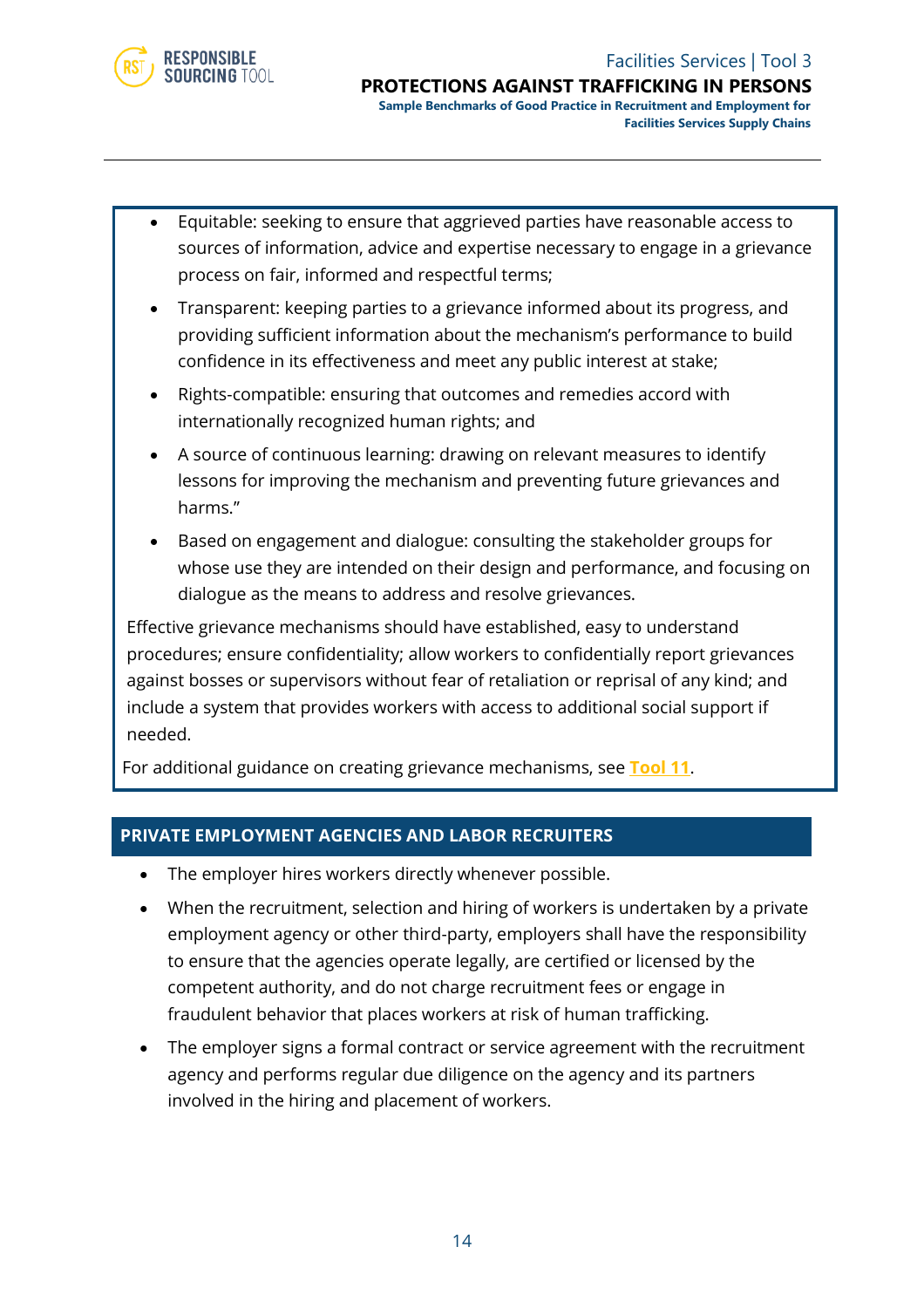

• Effective measures are established by the employer to ensure the legal compliance of contracted recruitment agents in each jurisdiction in which they operate.

**RESPONSIBLE** SOURCING TOOL

- The contracted agency has an up-to-date license or permit to operate in all countries of operation and any partners or agents working on its behalf also have up-to-date permits or licenses.
- The contracted agency has not been cited, suspended, or otherwise sanctioned for noncompliance with any laws in any country of operation; or, where a citation for noncompliance exists, the agency can demonstrate that it has rectified the noncompliance.
- When recruitment happens across international borders, the contracted agency respects bilateral or multilateral migration agreements regarding human rights and workers' rights between the origin and destination countries.
- The employer monitors the performance of agents and recruiters on an ongoing basis to ensure that no deception, fraud and/or coercion in the recruitment, placement, transport, or management of workers take place.
	- ➢ The employer or labor agent provides jobseekers with accurate details of working conditions at the time of recruitment, including the nature of work, wages, benefits and duration of contract.
	- ➢ Details of working and employment conditions are communicated to jobseekers in a language they understand.
	- ➢ False promises are not made to applicants or workers regarding employment conditions, job locations, employment or contract duration, or anticipated earnings.
- The contracted agency has an implementing structure, an accountable officer, and clear procedures to ensure that all policies are compliant with all relevant legislation and regulations. This includes a current registry of laws for all countries of operation; and a mechanism that ensures the company is regularly informed of new legislation/regulations or changes in legislation/regulations.
- The contracted agency has a code of conduct that prohibits human trafficking and sets out protective measures for workers. The code covers principles and indicators of forced labor and human trafficking elaborated in relevant ILO Conventions and guidance, as well as standards for responsible recruitment such as the Code of Conduct of the International Confederation of Private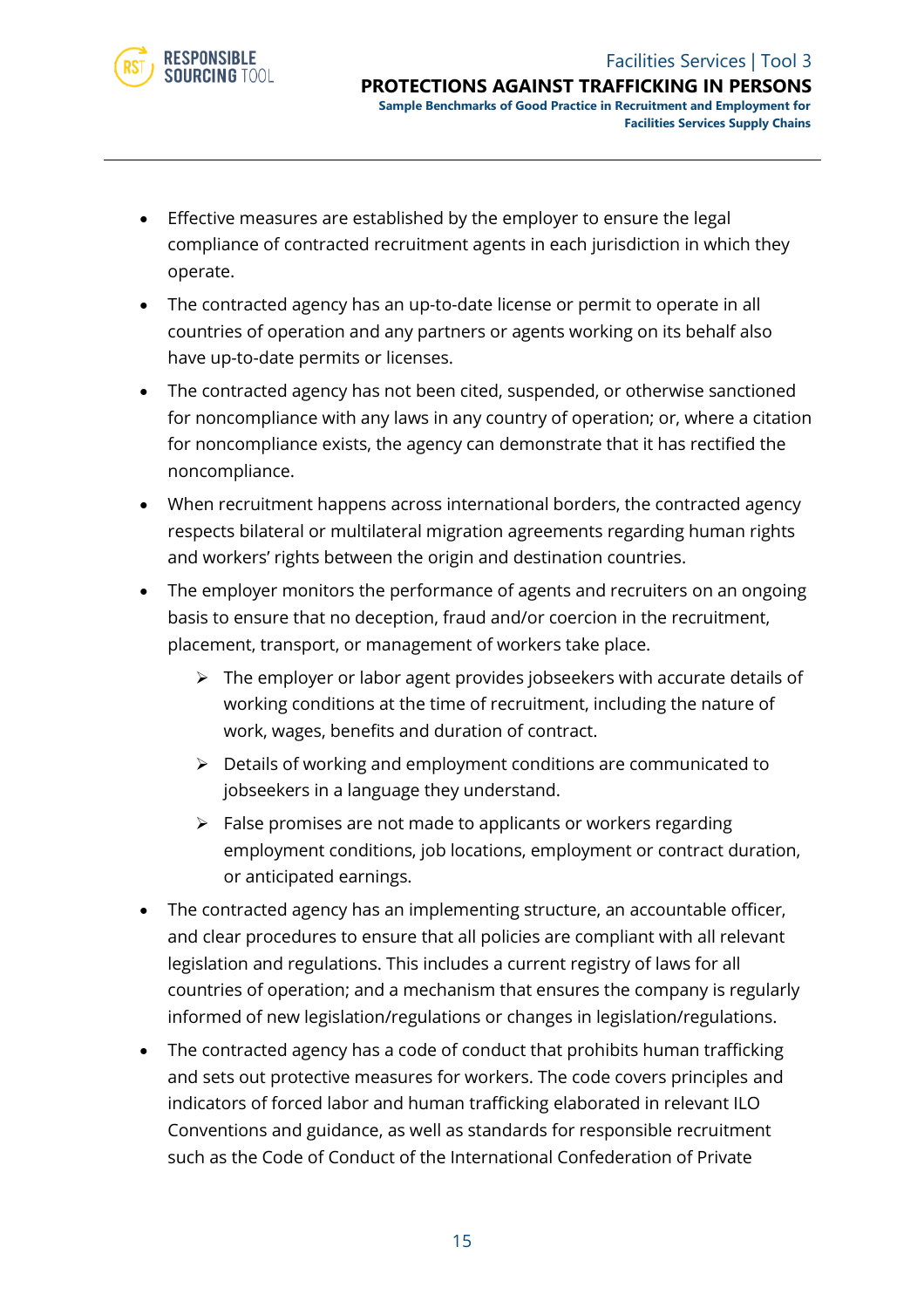

Employment Agencies (CIETT), the International Recruitment Integrity System (IRIS) Standard, and the ILO's General Principles and Operational Guidelines for Fair Recruitment and applies to all parties in the chain of recruitment.

- The contracted agency has established a mechanism for confidential reporting of noncompliance, a grievance mechanism, procedures of investigation and reporting on grievances, and protection for whistleblowers.
- The contracted agency has established effective remediation procedures in case of verified reports of noncompliance, including mechanisms to ensure the prompt reimbursement of workers for any recruitment fees paid.
- The employer or labor agent does not use any means to restrict workers' freedom to terminate employment, for example, by levying excessive recruitment fees, requiring deposits, or withholding personal documentation.

#### **Formal and Informal Labor Recruiters and Trafficking Risk**

Labor recruiters are widely used in the housekeeping and facilities services sector to obtain workers for suppliers of on-site services. These intermediaries may be referred to as recruiters, brokers, labor agents, staffing agencies, or gangmasters depending on the country and regional context.

Because the presence of informal recruiters in some countries is a direct impediment to monitoring and remediating conditions, formalization of labor supply chains is an important step whenever possible. Where broker registration systems are weak, non-existent, and/or informal intermediaries predominate, employers can move progressively towards direct hiring and/or contracting with brokers whose performance has been determined to be responsible through ongoing monitoring. Although informal brokers are more difficult to monitor and are unlikely to have formalized systems in place, they can still be held accountable to basic standards of ethical practice. For example, informal brokers may not be able to produce copies of legal registration, but they can still commit to not charging workers fees and to adequately and accurately explaining terms and conditions of jobs to brokers.

If formal screening processes of recruiters are not possible, the employer contracting with the labor recruiter can interview newly hired workers about their recruitment experiences. For guidance on interviewing migrant workers on their experience with labor recruiters, see **[Tool 10](https://www.responsiblesourcingtool.org/uploads/47/RST-Food-and-Bev-Tool-07-Conducting-Migrant-Worker-Interview.pdf)**.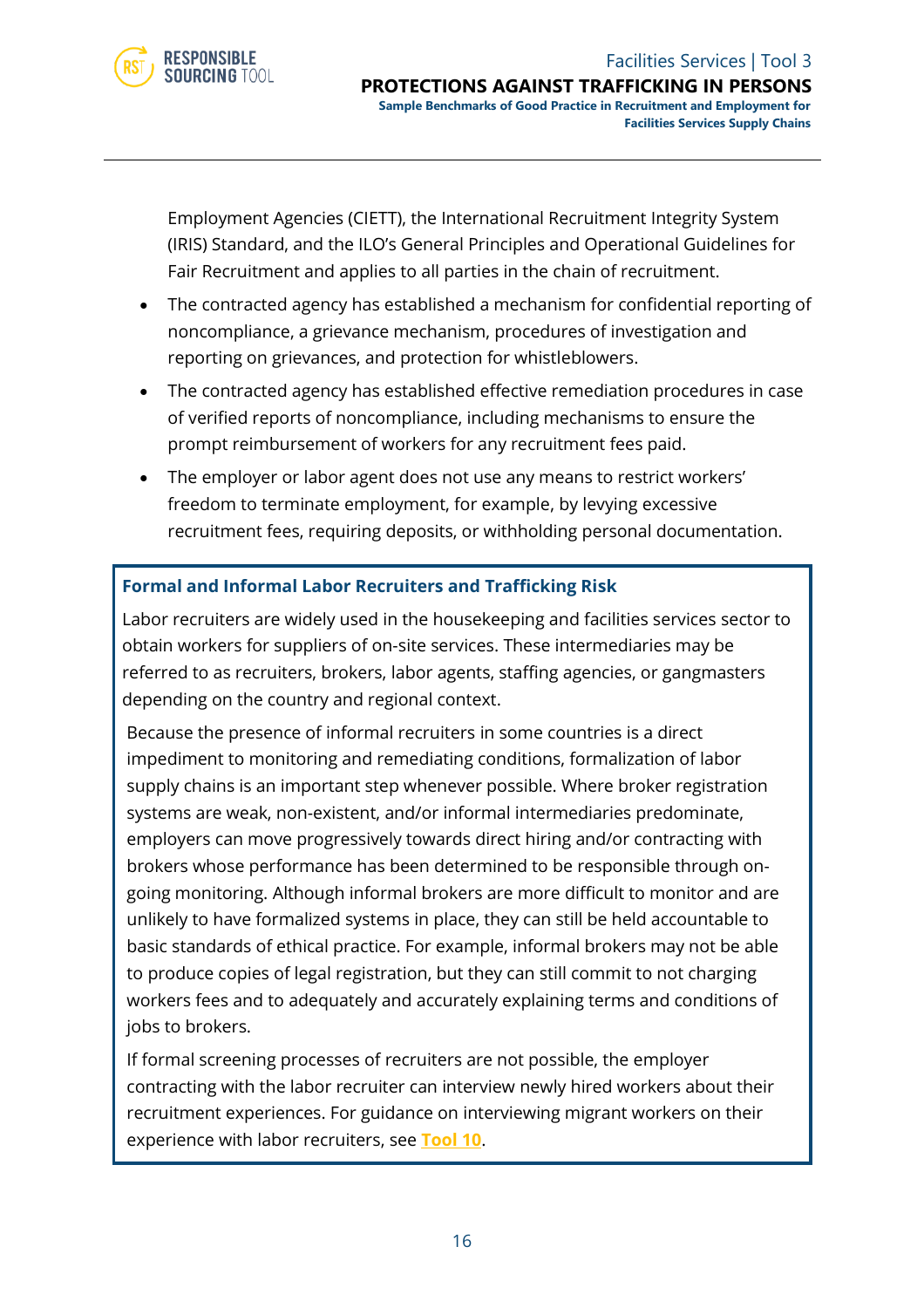

#### Facilities Services | Tool 3 **PROTECTIONS AGAINST TRAFFICKING IN PERSONS Sample Benchmarks of Good Practice in Recruitment and Employment for**

**Facilities Services Supply Chains**

Emerging labor recruiter certification systems and standards can support due diligence with regards to screening and selecting recruiters. For more information, see **[Tools 7](https://www.responsiblesourcingtool.org/uploads/45/RST-Food-and-Bev-Tool-05-Criteria-for-Screening.pdf)** and **9.**

#### **FREEDOM OF ASSOCIATION**

- In accordance with national law, the employer respects the right of workers to organize and bargain collectively. When national law prohibits or limits freedom of association and collective bargaining, workers can access alternative, independent forms of representation and negotiation.
- Employers and labor agents maintain a policy of neutrality towards union organizing. Workers are not discriminated against, penalized, blacklisted, or fired for membership in any worker organization or for organizing trade unions, nor are they compelled by the employer or recruiter to join any worker organization.
- Workers who exercise their rights to freedom of association do not experience any form of physical or psychological violence, threats, intimidation, retaliation, harassment, or abuse.
- Employers do not attempt to influence or control the formation of unions by any means (incentives or intimidation).
- Employers and labor recruiters do not hire or recruit workers for the purpose of replacing workers exercising their right to strike.

#### **EMPLOYEE AWARENESS TRAINING**

- All written information and training are provided in the native language of the workers or a language they understand.
- Pre-departure orientation is conducted to review contractual obligations, terms and conditions of work, and other matters including but not limited to living conditions, company policies, and the grievance mechanisms in place for workers.
- Workers are trained upon arrival in the destination country on the company's workplace rules and procedures, the grievance process, the housing arrangements (if provided or arranged by the company), and the conditions of